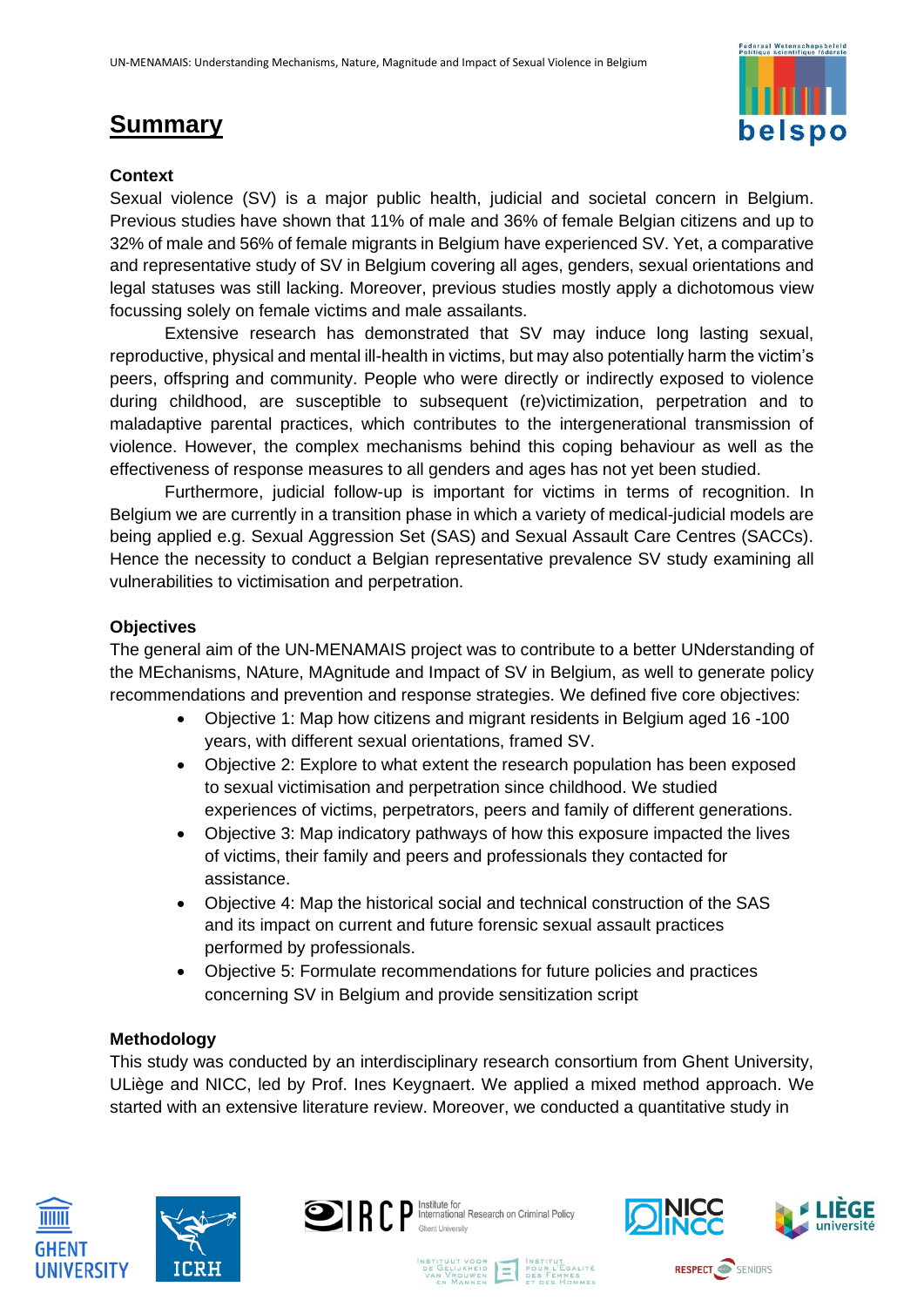

which performed an online survey in a representative sample of  $>$  5000 persons aged 16-69, face-to-face structured interviews with the same survey questionnaire in 513 older adults (70+) and 62 applicants of international protection and a Knowledge, Attitude & Practice Survey in 2031 medical doctors. In addition, we carried out a qualitative study in which we completed 158 in-depth interviews with victims of SV of different ages, genders, sexual orientations and legal statuses on the impact of SV and help seeking behaviour. Furthermore, we interviewed 50 healthcare professionals, law enforcement officials and 11 victims on forensic aspects of SV. Finally, we integrated our results into policy recommendations which were refined based on the Café Dialogue discussions during our final seminar. Throughout the whole project we applied a broad definition of SV, based on the WHO definition: "Any sexual act that is perpetrated against someone's will, committed by any person regardless of their relationship to the victim, in any setting".

## **Results**

#### *Sexual violence in the Belgian population aged 16 to 69 years*

In people between 16 and 69 years, 64% (81% females and 48% males) experienced SV during their life. Two in five women and one in five men indicated to have been subjected to hands-on SV (with physical contact between the assailant and the victim) with 5% of men and 16% of women indicating to have been raped. In the past 12-months, 55% of women and 31% of men experienced some form of hands-off sexual victimization, 10% of women and 6%of men reported hands-on SV. Hands-on SV was linked to adverse mental health outcomes such as depression, anxiety, PTSD and suicide attempts. Most victims had not sought for help so far. Only 7% looked for professional help and 4% reported their victimisation to the police.

#### *Sexual violence in older adults in Belgium aged 70 years and older*

More than 44% of older adults aged 70 and older (55% females and 29% males) experienced SV during their life. One in three women and one in six men indicated to have been subjected to hands-on SV, with 8% of women and 3% of men indicating (attempted) rape. Moreover, one in 12 older adults (8%) said they had been victimised in the past 12 months: 7% reported hands-off, 2.5% hands-on SV and 0.6% (attempted) rape. Women and men were equally victimised at this age.

Older victims continue to cope with mental health problems, such as depression, anxiety, PTSD and hazardous alcohol use, as a result of SV earlier in live.

Less than half of the older victims had ever talked about their experience, 6% sought professional help, and only 4% reported the violence to the police.

## *Sexual violence in minorities in Belgium*

80% of LGBTQIA+ persons were exposed to any type of SV; 79% experienced hands-off SV (e.g. sexual harassment, forms without physical contact between the assailant and the victim) and 42% hands-on SV, of which 24% concerned (attempt to) rape. Moreover, 68% of LGBTQIA+ persons were exposed to SV in the past 12-months.









**RESPECT SENIORS**